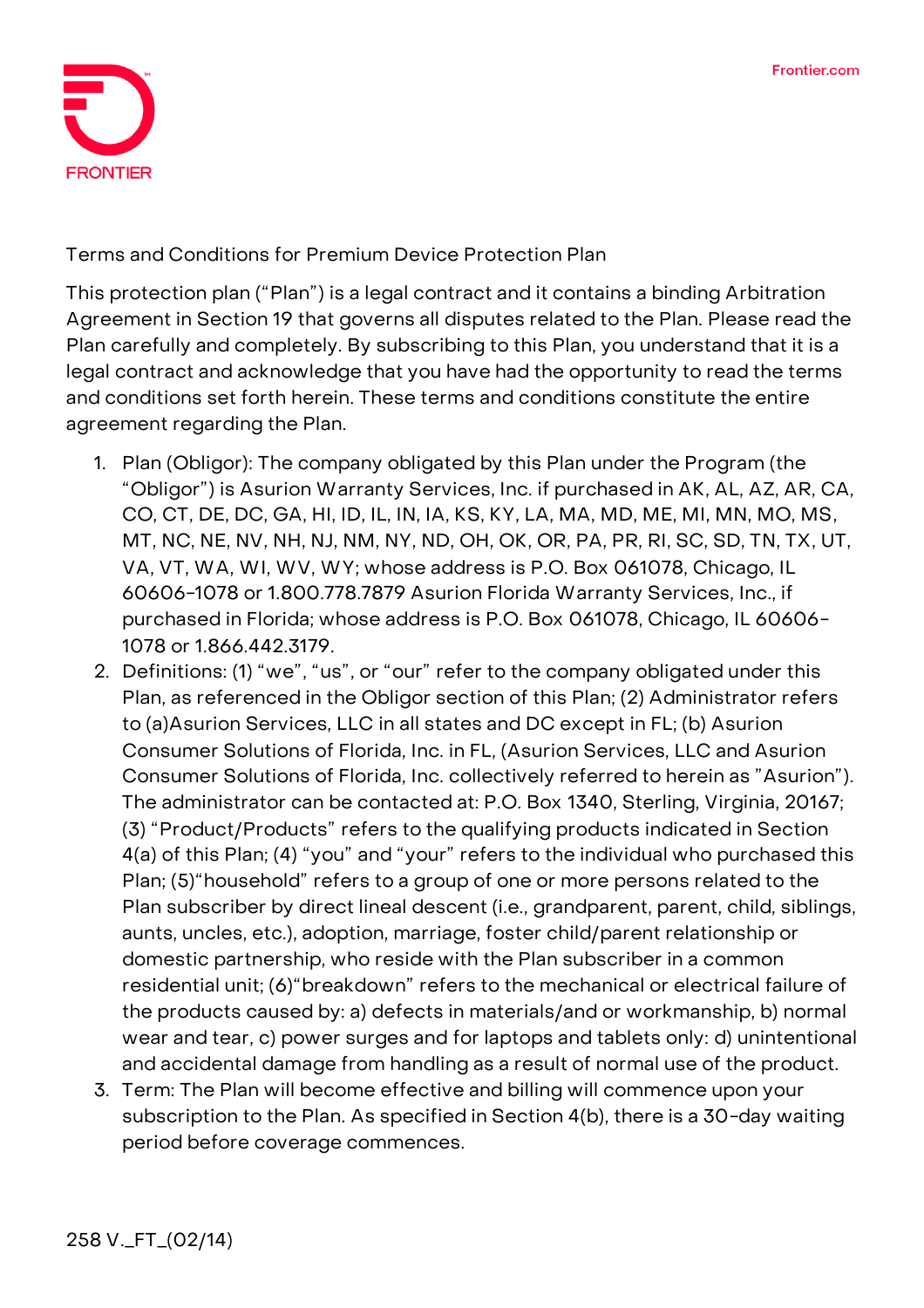

- 4. **Coverage:** If the product fails due to a breakdown, we will repair it, or, at our sole option, replace it with a device of like, kind and quality with comparable features and functionality to the covered product, or provide a payment to you in the form of a check based on the replacement value of the covered product as determined by us, based upon the age and condition of the covered product immediately prior to the breakdown. The terms of coverage are further outlined below.
	- a. **Qualifying Products:** This Plan covers Desktops, Laptops, Tablets (collectively referred to as "PC" or "PCs"). Each PC can include one (1) of each of the following: an associated external monitor which must be 24" or smaller, keyboard (wired or wireless), mouse (wired or wireless), home router (wired or wireless) and external (to include one (1) Fiber Internet branded) broadband per household. All types of PCs are eligible for coverage under this Plan except PCs which are not equipped with a Windows Operating System version Windows XP or newer or Android version 1.6 or newer and Apple computers which are not equipped with an Apple operating system version OS X (10) or newer or Linux OS with 2009 publication date or newer. LCD, Plasma or LED televisions (collectively referred to as "television"). Televisions can be of any brand, any age and any size and include original remote controls. Gaming Systems (including controllers) (collectively referred to as "gaming system").
	- b. **Coverage Effective Date: Coverage under the Plan will commence 31 days after your subscription to the Plan. No service will be provided during the initial 30 days of the Plan.** If the Plan is cancelled, coverage will continue for 30 days after the cancellation date. There will be no lapse in coverage if you move to another residence, provided that you continue the Plan and notify Frontier of your new residence address.
	- c. **Primary Residence:** Unless otherwise specified, the coverage under this Plan applies to all systems customarily located in your primary residence belonging to you or a member of your household. If you change your primary residence, you are required to notify Frontier of such request or change. In the event that you wish to obtain coverage for more than one residence, additional Plans must be purchased.
	- d. **Service Fee: In the event that your PC or Television requires service, you will be required to pay a service fee in the amount of Eighty-Nine Dollars (\$89.00). In the event that your Game System requires service, you will be**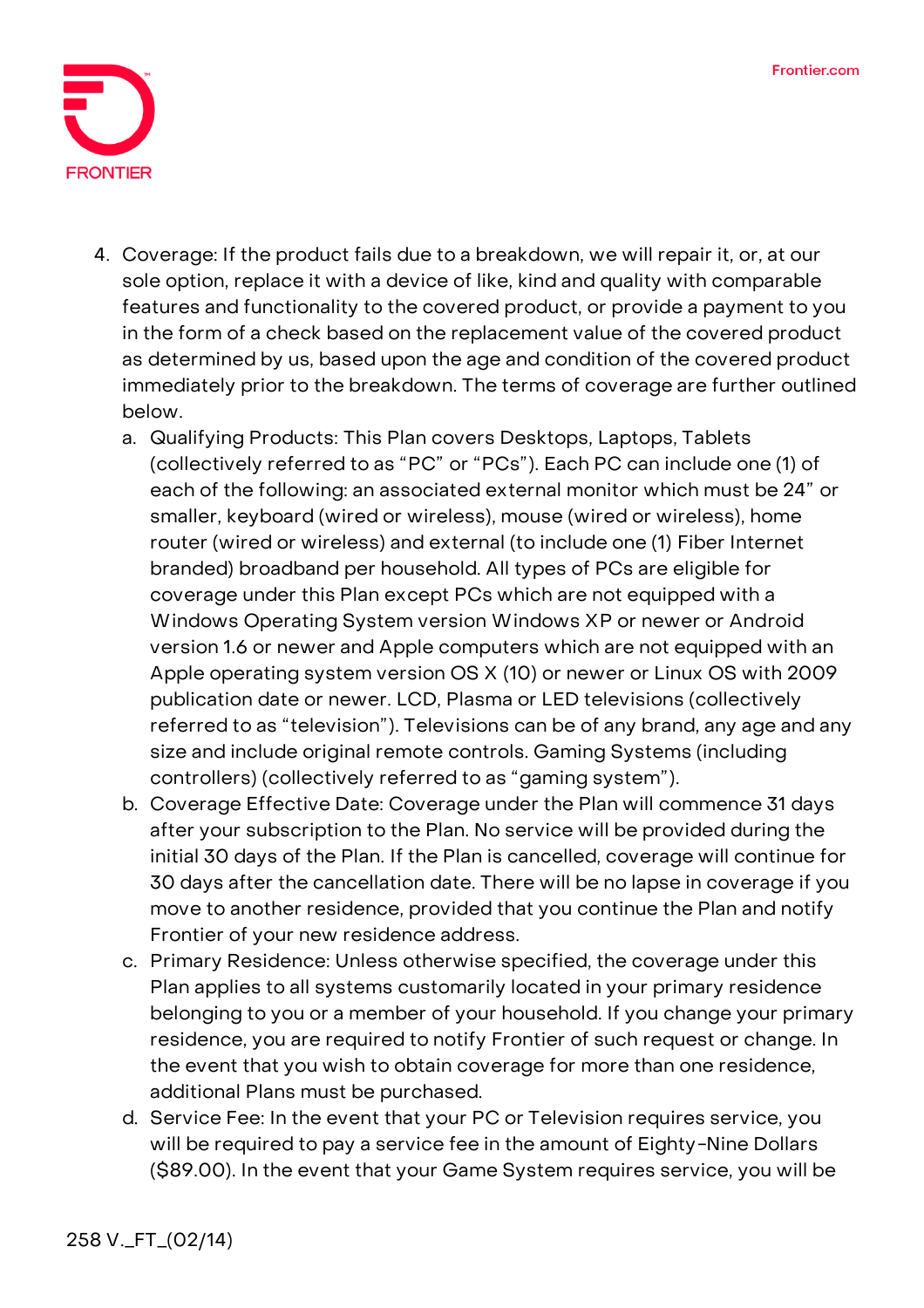

**required to pay a service fee in the amount of Forty-Nine Dollars (\$49.00).** The service fee does not apply to the repair or replacement of a remote control, game controller, monitor, keyboard, mouse, modem or router however, the costs associated with the repair or replacement of these products will apply toward the aggregate claim limit under the Plan.. The service fee must be paid and received in advance of the service being provided and may be paid through a valid credit card, check or money order.

- e. **On-Site Service:** If the product requires on-site service, we will use our best efforts to have an authorized service provider contact you within one (1) business day of your initial call to arrange for service. Service will be provided during regular business hours Monday through Friday, except holidays. An adult (18 years or older) must be present during the time of service. You must provide a safe, non-threatening environment for our technicians in order to receive on-site service. Due to environmental or technical requirements, if certain repairs cannot be completed where the product is located and must be repaired at another location, this Plan will cover all shipping and handling costs. Covered products installed in cabinetry and other types of built-in applications are eligible for service as long as you make the product reasonably accessible to the service provider. We are not responsible for dismantling or reinstallation of furniture or fixed infrastructures when removing or reinstalling repaired or replaced products into furniture or cabinetry. The product must be located at your primary residence at the time of service.
- f. **Repair Depot Service:** If the product is not serviced on-site, it will be shipped to a designated repair depot location for service. We will send you a carton, prepaid shipping label and instructions for shipping your product to our authorized service center. Standard shipping costs are covered by the Plan.
- g. **Subscriber Eligibility:** Only customers residing in the United States are eligible for coverage under the Plan.
- h. **Replacement Products:** If we opt to provide you a replacement product under the Plan, we reserve the right to retain ownership of your defective product. At our sole discretion, we may require that you return the defective product to our designated repair depot location as a condition to receiving your replacement product. Shipping costs associated with the return of the product will be paid by us.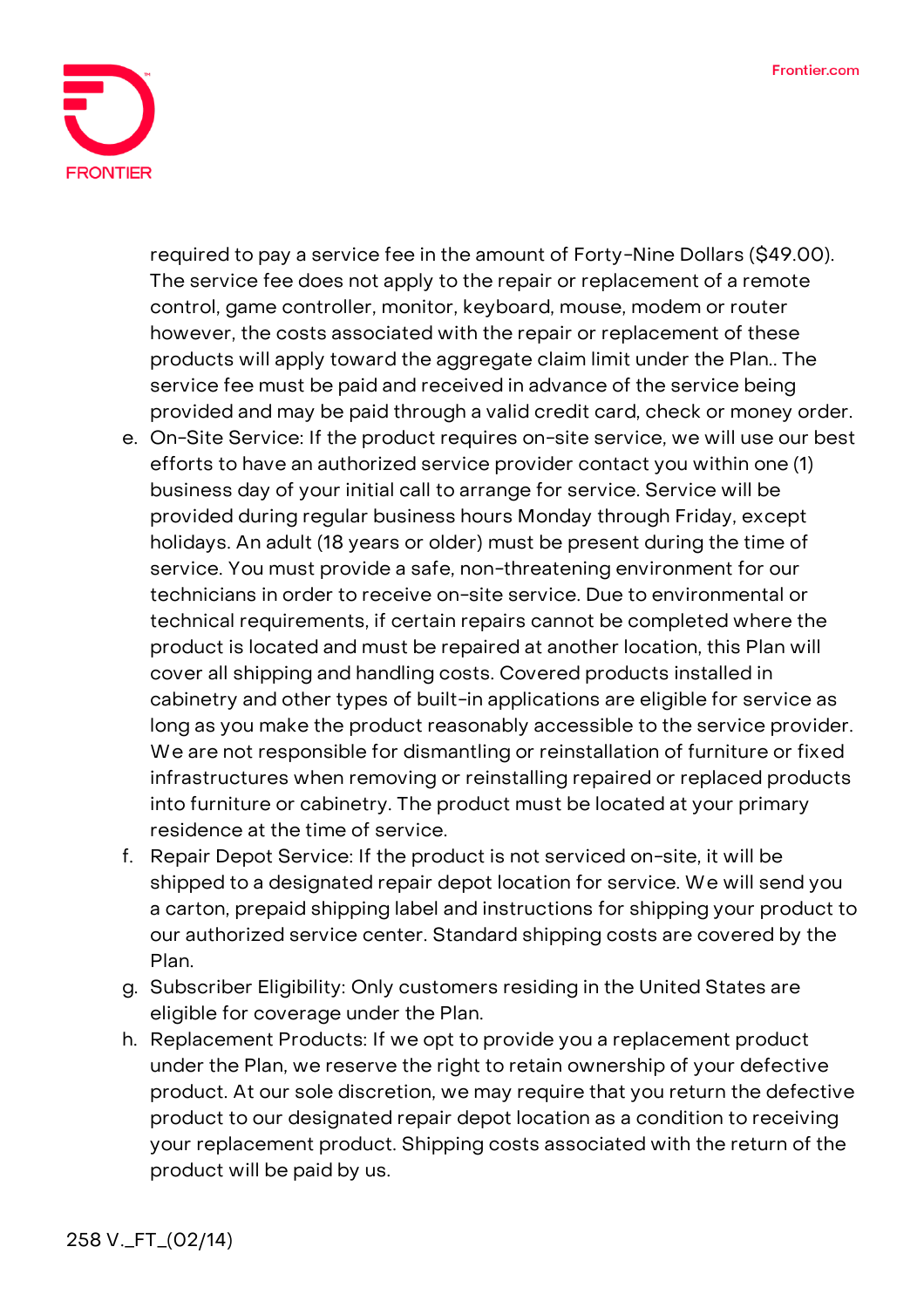

- 5. **Registration:** Registration of this Plan is not required. At your option, you may register the products to be covered by the Plan at any time during the coverage period. To perform this registration, please go online to Frontier. Changes and/or updates to the list of covered products can be made by updating your online account at this web address.
- 6. **Plan Limits of Liability (Aggregate Claim Limit):** Under the Plan, claims cannot exceed \$5,000 per 12-month rolling period which commences on the date of your first claim. We will be responsible for informing you, at the time of the claim, if you have reached the \$5,000 aggregate claim limit. The retail value of any repairs shall be equal to the market retail value of parts and labor charges for repairing the product, as determined at our sole discretion, provided that the retail value for any repair shall not exceed the total retail value of a comparable replacement product. In the event that you reach the 12-month aggregate claim limit for claims (\$5,000) and the product requires additional repairs, we will provide you with information on how to get the product repaired; however, we will not be responsible for any costs related to these repairs.
- 7. **Your Responsibilities:** This Plan is for your use only and may not be assigned. Products owned by anyone other than you or members of your household will not be covered by the Plan. Any abuse of the Plan by you, including but not limited to seeking replacement of a product not belonging to you, may result in termination of the Plan upon notice. The Product must be in good working condition prior to your Plan subscription. You must follow the instructions that are in the owner's manual for proper use, care and maintenance of the Product. Failure to follow the manufacturer's maintenance and service guidelines may result in the denial of coverage under this Plan. We strongly recommend (but do not require as a condition of this Plan) the regular back up of data and software. It is important that you back up all data files on your PC prior to the commencement of service; repairs to your PC may result in the deletion of such data files. Please retain these terms and conditions for your records.
- 8. **Payment:** You agree to pay monthly charges for this Plan as such charges may appear on your monthly bill from Frontier. The monthly rate for the Plan was provided to you at the time you subscribed to the Plan. You may contact your Frontier representative for the current applicable rate for the Plan. Nonpayment may result in cancellation of the Plan. All charges, plus all applicable taxes, shall be due and payable by the due date stated on your Frontier bill.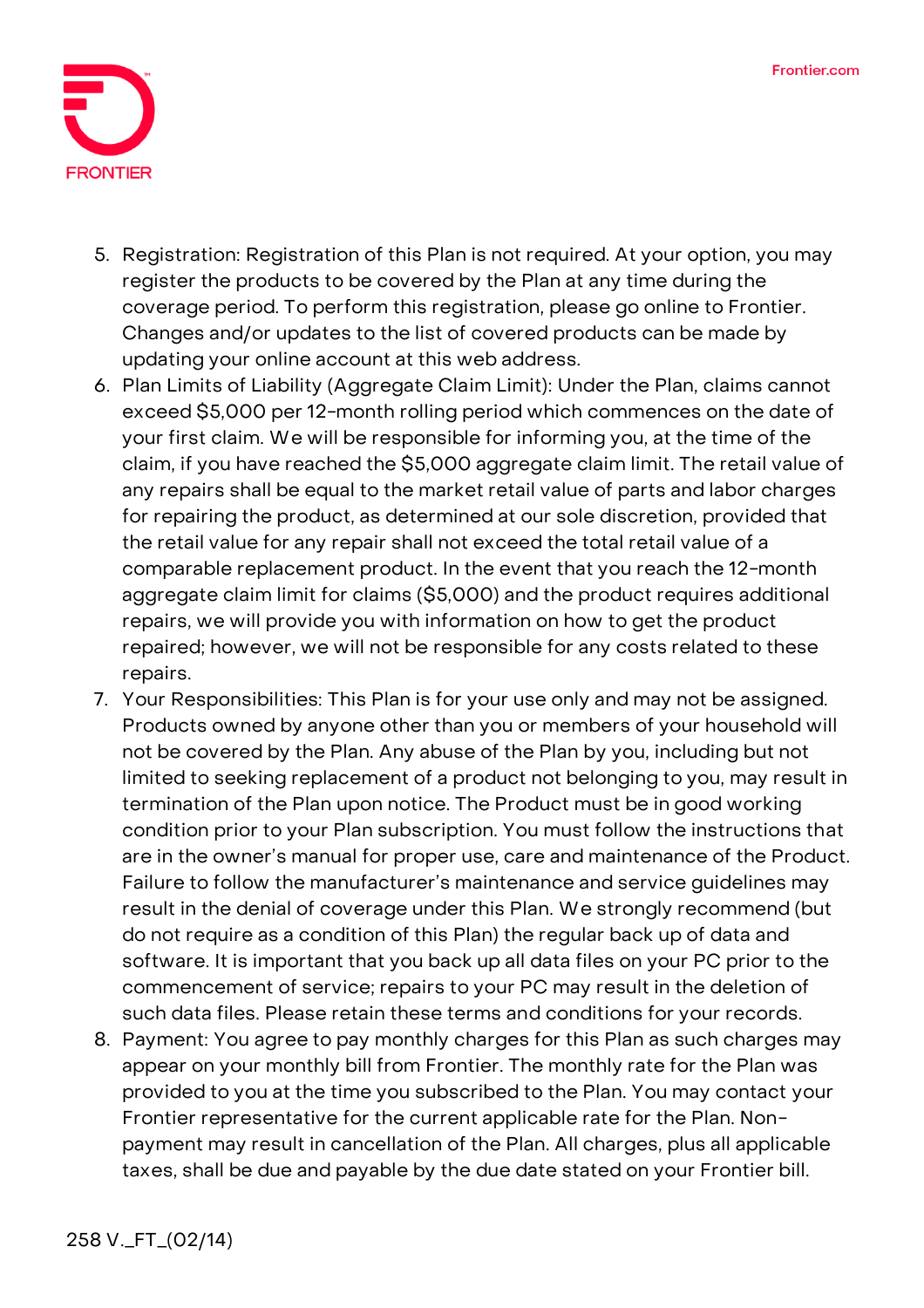

- 9. **If Your Product Needs Service:** In the event the product fails to operate, you may, 30 days after subscription to this Plan, file a claim by calling 1.866.442.3179, 24 hours a day, 7 days a week, excluding national holidays. As stated above, service for your televisions and laptops are subject to your payment of an \$89.00 service fee for each claim and for game systems a \$49.00 service fee is applicable for each claim. **AT OUR OPTION, REPLACEMENTS WILL BE NEW, REBUILT, REFURBISHED, OR NON-ORIGINAL MANUFACTURER'S PARTS OR PRODUCTS THAT PERFORM TO THE ORIGINAL FACTORY SPECIFICATIONS.** The cost of the replacement product cannot exceed the available balance of funds under the aggregate claim limit. Repaired or replaced products are warranted by us for 90 days from the date of product receipt by you. In the event that the product fails to function properly during such 90 days, we will repair or replace the product at no cost to you. Such services will not be charged against your aggregate claim limit under the Plan.
- 10.**Insurance Securing this Plan:** This Plan is not a contract of insurance. The obligations of Asurion Warranty Services, Inc. under this Plan are secured by an insurance policy provided by Liberty Insurance Underwriters Inc. in the following states: AL, AR, CA, CT, GA, HI, IL, KY, MA, ME, MN, MO, MT, NC, NH, NV, NY, OK, OR, SC, TX, VT, VA, WA, WI, WY and all other states required by law. The obligations of Asurion Florida Warranty Services, Inc. under this Plan are secured by an insurance policy provided by Liberty Mutual Insurance Company. If within sixty (60) days we have not paid you for your covered claim, provided you with a refund owed or you are otherwise dissatisfied, you may make a claim directly to the applicable insurance company at 55 Water St. 18th Floor New York, NY 10041 for Liberty Insurance Underwriters, Inc. and at 175 Berkeley Street, Boston, Massachusetts, 02116, for Liberty Mutual Insurance Company or by calling toll free 1.800.677.9163.
- 11. **Exclusions – What Is Not Covered:** This Plan does not cover the following:
	- a. Accidental damage from handling on all Televisions and Game Systems and Desktop Computers;
	- b. Products with pre-existing conditions at the time of your subscription to the Plan;
	- c. Laptop Batteries as a stand-alone;
	- d. Components or products used for any commercial, public, lease or other non-residential purpose;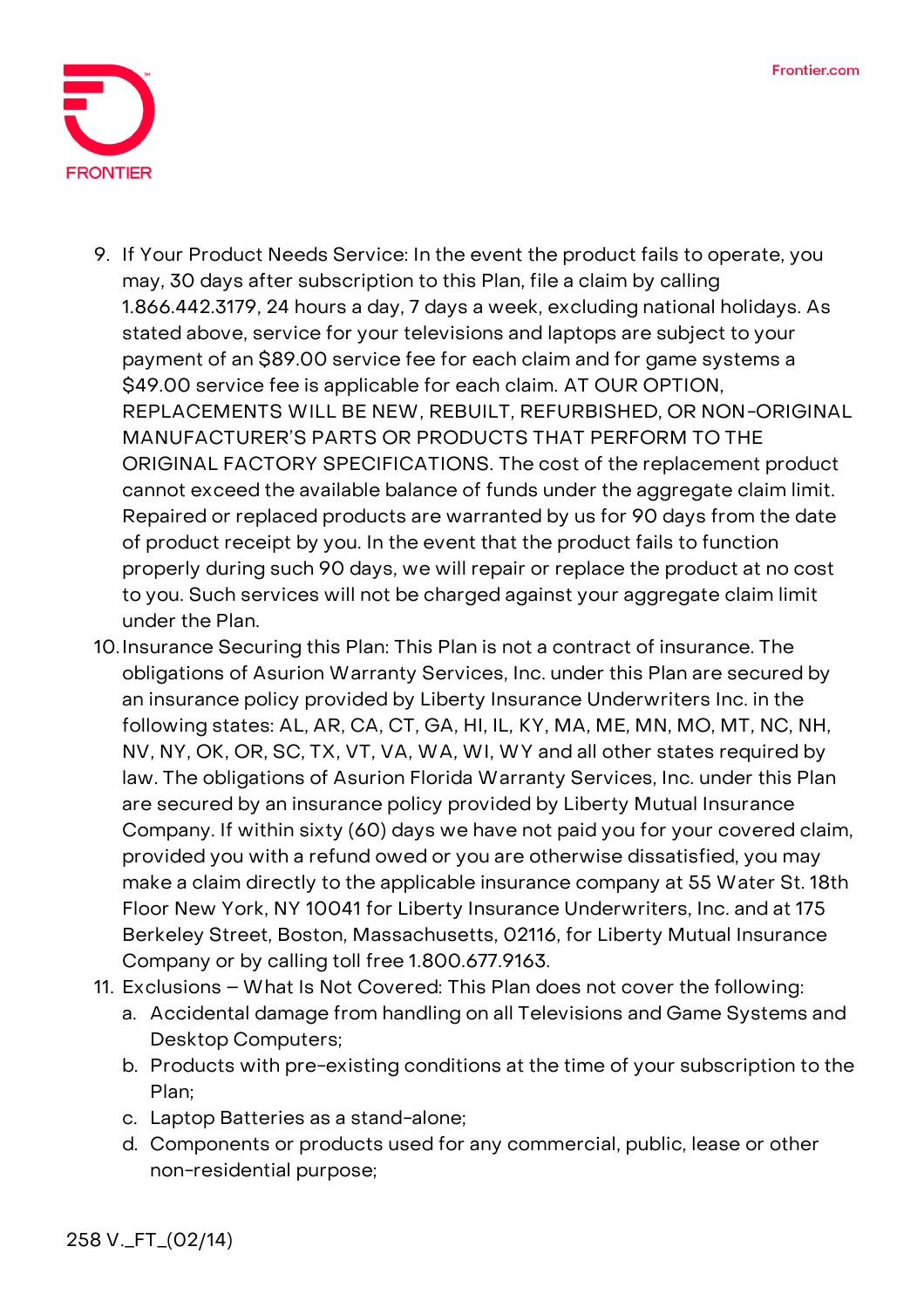

- e. Cosmetic defects, damage to or failures of non-operational components that do not inhibit the proper operation and performance of a covered item, such as but not limited to: appearance parts; broken hinges; cracked cases; decorative finishing; finish defects; handles; nonfunctional plastic; trim; accessories; attachments;
- f. Damage or costs resulting from: improper installation or setup; use in any combinations not approved in the manufacturer's specifications; unauthorized modifications, alterations, repairs or repair personnel;
- g. Failure, inoperability, or disruption of any product or product functions due to any design flaw or systemic manufacturing defect;
- h. Failures, damage or loss caused by any physical force external to the product, whether accidental (excluding ADH coverage for laptops and tablets) or intentional, including but not limited to: any disaster, whether natural (acts of God) or man-made, whether local or catastrophic; abuse; acts of war; civil disorders; corrosion; dirt; mold; dust; earthquake; fire; hail; insects or other animals; liquid immersion; malicious mischief; misuse; negligence; nuclear accident; riot; rust; sand; smoke; storm; terrorist attack; vandalism; wind;
- i. Costs associated with installation or de-installation of any product;
- j. PC peripherals such as printers, external speakers and/or scanners;
- k. Burned-in images and pixel failure within designed specifications or that do not materially alter the product's functionality;
- l. Wireless repeaters, Fiber Internet routers, signal boost routers, additional base stations;
- m. Laptops that do not have administrator's permissions. Covered Laptops must be able to upload and download software;
- n. Products that are not owned by you or a member of your household, leased and rented products, or products that are not customarily located in your specified residence;
- o. Loss or damage to the product either while in storage or in the course of transit, delivery, or redelivery, except where the loss or damage occurs while your product is located at our designated repair depot;
- p. Normal periodic or preventative maintenance, inspections, cleaning, or tune-ups; minor adjustments and settings outlined in the product owner's manual that the user can perform; costs related to any service request which results in customer education or no problem found;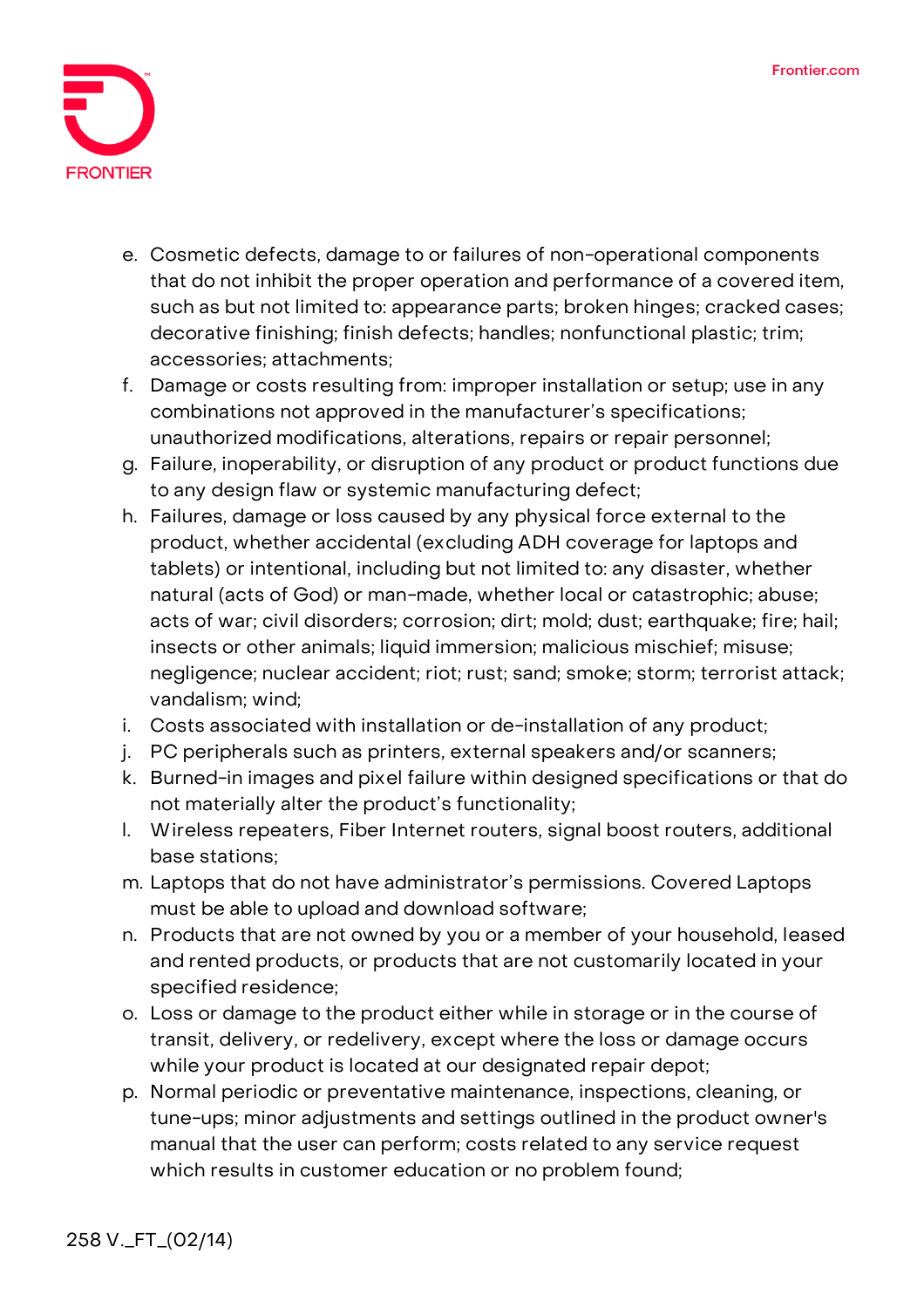

- q. Products whose serial number has been altered or removed;
- r. Products located outside the United States;
- s. Repair or replacement covered by a manufacturer recall in effect at the time of the failure;
- t. Support or repairs to software; loss or damage to software due to any cause; including but not limited to, computer virus; worm; Trojan programs; adware, spyware, firmware or any other software program;
- u. Data or software of any kind that is deleted or damaged during a repair or replacement under this Plan;
- v. Special, indirect, or consequential damages or losses; or
- w. Theft or loss of the product.
- x. Special needs accessories including, but not limited to, handset boosters, visual ring indicators, and the like;
- y. Computer telephony equipment
- z. Lamps and bulbs
- aa. DLP, Projector, Projection, Analog and CRT Televisions
- bb. Operability issues resulting from the inability of products, which are designed to process only analog television broadcasts, to process digital television broadcasts.
- cc. Handheld gaming products.
- 12. **Renewal:** This Plan automatically renews from month to month until cancelled.
- 13. **Transfer:** This Plan is not transferable to another party.
- 14. **Cancellation:** This Plan is provided on a month-to-month basis and can be canceled by you at any time for any reason by notifying Frontier's local business office (or other number that Frontier may designate for such purpose) or by notifying NEW in writing at P.O. Box 1818, Sterling, VA 20167. We may elect not to renew the Plan upon 30 days written notice to you. Upon any termination or cancellation by you or Frontier, you will have coverage provided, at no cost for an additional thirty (30) days after the date of termination or cancellation of this Plan. All claims under this Plan must be reported to us within thirty (30) days after cancellation of the Plan. For residents of AL, AR, CA, HI, MA, MD, ME, MN, MO, NJ, NM, NY, SC, TX, WA, WI and WY any refund owed and not paid or credited within thirty (30) days of cancellation shall include a 10% penalty per month.
- 15. **Changes to the Plan:** WE MAY CHANGE THE MONTHLY CHARGE FOR THE PLAN, OR WE MAY CHANGE THESE TERMS AND CONDITIONS FROM TIME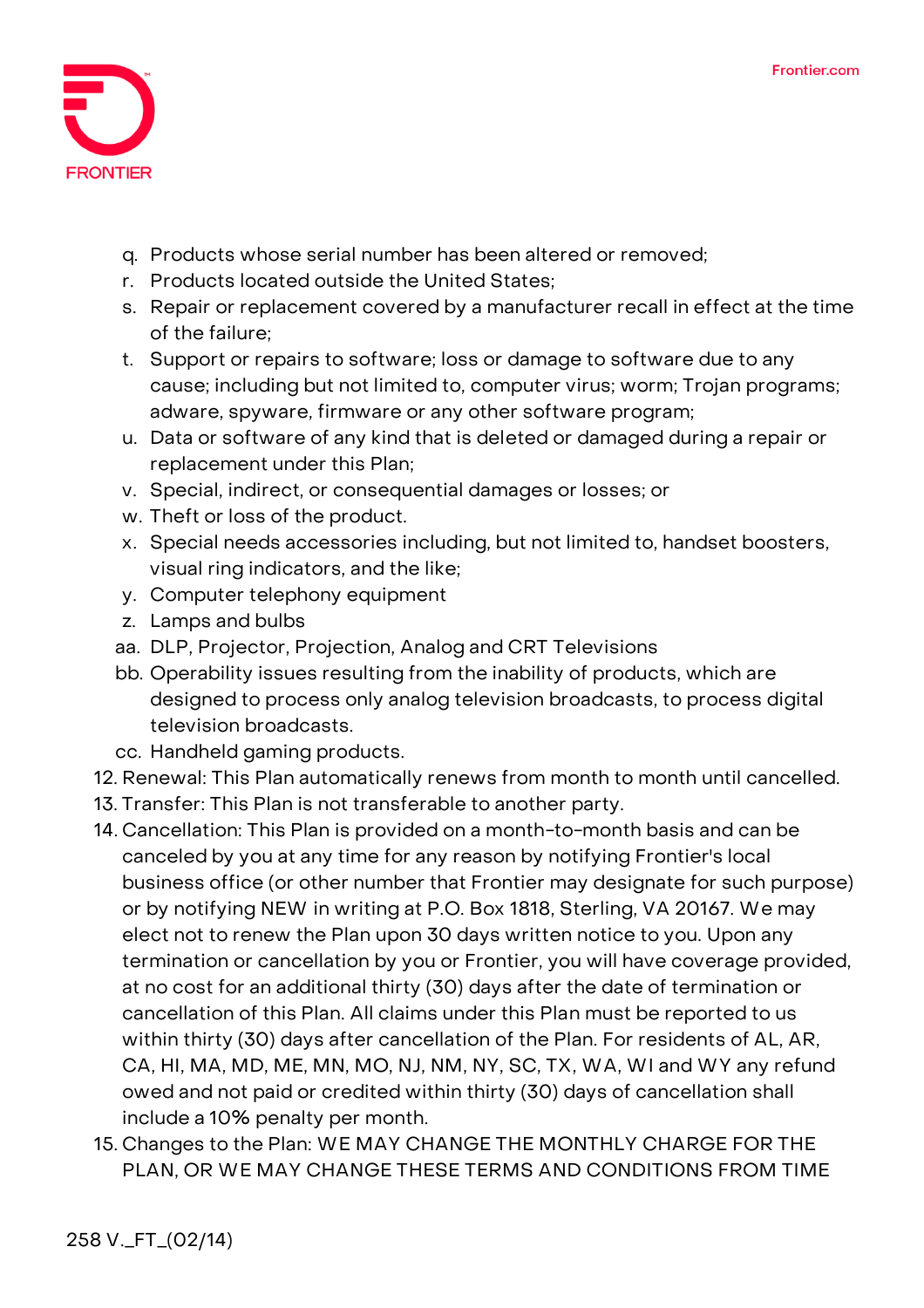

TO TIME UPON THIRTY (30) DAYS WRITTEN NOTICE TO YOU. SUCH NOTICE MAY BE PROVIDED AS A MESSAGE PRINTED ON THE Frontier BILL, IN A SEPARATE MAILING OR EMAIL OR BY ANY OTHER REASONABLE METHOD AT FRONTIER'S DISCRETION. IF YOU DO NOT AGREE TO THE MODIFIED CHARGES OR TERMS OF THE AGREEMENT, YOU MAY CANCEL THE PLAN BY NOTICE TO Frontier AT ANY TIME IN ACCORDANCE WITH THESE TERMS AND CONDITIONS. THE PAYMENT OF APPLICABLE CHARGES BY YOU, OR A REQUEST FOR SERVICE UNDER THE PLANS, AFTER RECEIVING SUCH NOTICE OF A CHANGE IN THE CHARGES OR OTHER TERMS AND CONDITIONS WILL BE DEEMED TO BE ASSENT BY YOU TO THE CHANGE (S) IN THE CHARGES, TERMS OR CONDITIONS.

- 16. **Limitation of Liability:** Our liability for any negligence, error, mistake, or omission regarding the Plan or replacement of product(s) under the Plan is limited to a correction of any such error, mistake or omission. If such a correction is not possible, our liability will be limited to charges paid to Frontier in the applicable month pursuant to the Plan. Any refund must be requested by you. IN NO EVENT WILL THE PLAN OBLIGOR, ADMINISTRATOR OR Frontier BE LIABLE FOR INDIRECT, INCIDENTAL OR CONSEQUENTIAL DAMAGES INCLUDING BUT NOT LIMITED TO PERSONAL INJURIES OR LOSS OF INCOME ARISING OUT OF OR CONNECTED TO THE PROVISION OF THE PLAN, REPAIR OR REPLACEMENT OF PRODUCTS UNDER THE PLAN AND CAUSED BY NEGLIGENCE, ERROR, MISTAKE OR OMISSION ON THE PART OF THE PLAN OBLIGOR, ADMINISTRATOR OR Frontier OR THEIR RESPECTIVE EMPLOYEES, AGENTS OR SUBCONTRACTORS.
- 17. **Force Majeure:** We shall not be held responsible for any delay or failure in performance of any part of this Plan to the extent that such delay or failure is caused by fire, flood, explosion, war, strike, embargo, government requirement, regulatory agency requirement civil or military authority, acts of God, or other similar causes beyond our control.
- 18. **Non-waiver:** Our failure in any circumstance to require strict adherence to any term or condition set forth herein shall not be deemed a waiver by us of any such term or condition under any other circumstance or of any other term or condition set forth herein.
- 19. **Arbitration Agreement:** Most of the questions or concerns that you may have about the program or this Plan can be addressed quickly and satisfactorily by contacting us at 1.866.856.3882. In the unlikely event that there are any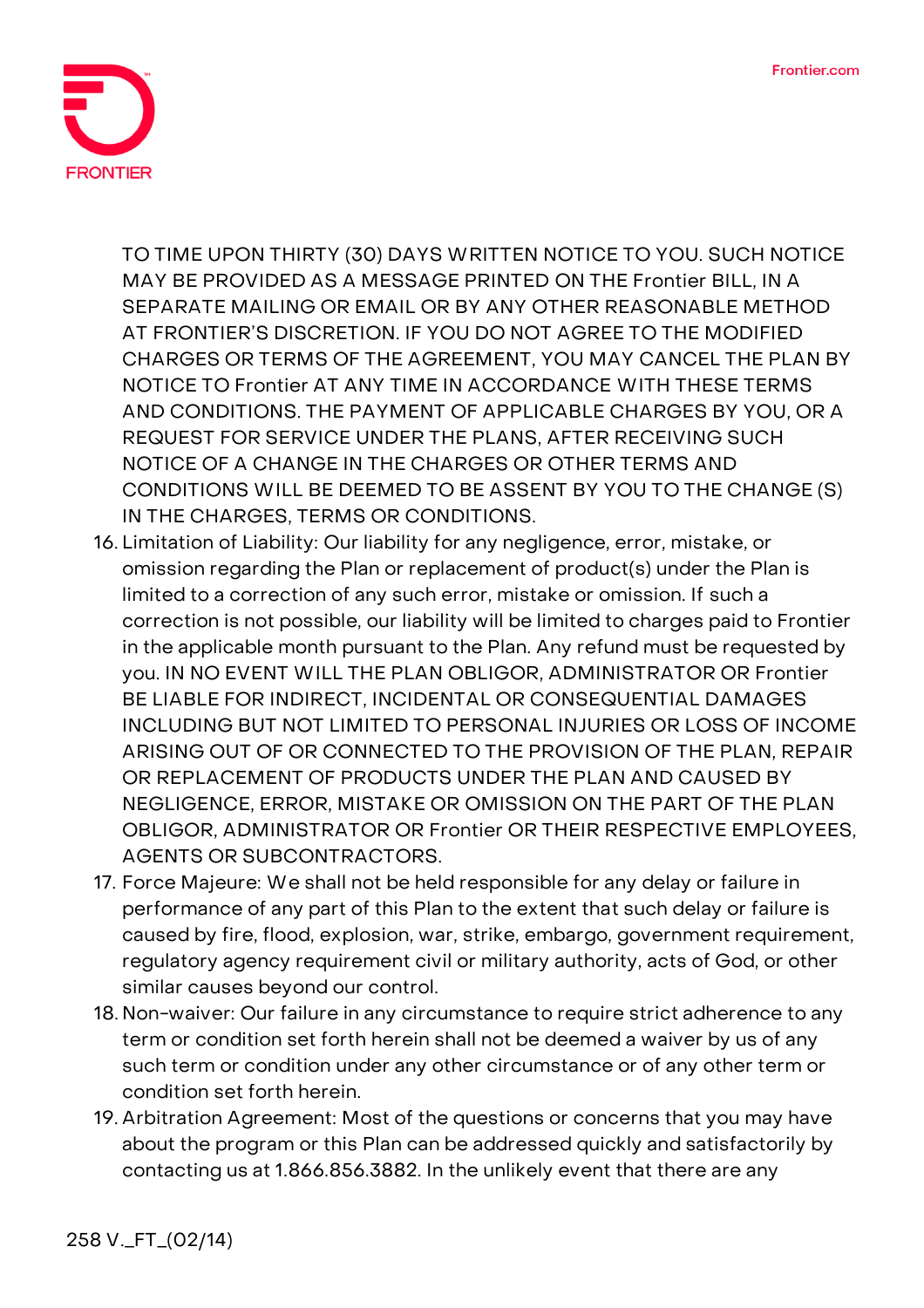

disputes that cannot be resolved informally, **YOU AND WE AGREE TO RESOLVE THOSE DISPUTES THROUGH BINDING ARBITRATION OR SMALL CLAIMS COURT INSTEAD OF THROUGH COURTS OF GENERAL JURISDICTION. YOU AND WE AGREE THAT ANY ARBITRATION WILL TAKE PLACE ON AN INDIVIDUAL BASIS ONLY. YOU AND WE AGREE TO WAIVE OUR RIGHTS TO A TRIAL BY JURY AND TO PARTICIPATE IN A CLASS ACTION.**

For the purpose of this arbitration agreement, references to "we" and "us" include (1) the Plan Obligor and Administrator, as defined in Sections 1 and 2 above, and their respective parents, subsidiaries, affiliates, agents, employees, successors and assigns; and (2) Frontier Communications, Inc. and its wholly owned subsidiaries. The enforcement and interpretation of this arbitration agreement is governed by the Federal Arbitration Act. This arbitration agreement shall survive the termination of this Plan.

This arbitration agreement is intended to be interpreted broadly, and it includes, without limitation: (1) any dispute or claim arising out of or relating in any way to the program or to this Plan, whether based in contract, tort, statute, fraud, misrepresentation or otherwise; and (2) any such dispute or claim that arose either before this arbitration agreement or Plan was entered into by you and us or that arises after this arbitration agreement or Plan is terminated. Notwithstanding any of the foregoing, this arbitration agreement does not preclude you or us from bringing an individual action in small claims court. This arbitration agreement also does not preclude you from informing any federal, state or local agencies or entities of your dispute or claim. Such agencies or entities may be able to seek relief from us on your behalf.

If you or we intend to seek arbitration you and we must first send to the other a written Notice of Claim ("Notice") by certified mail. Your Notice to Us should be addressed to: Legal Department, 22660 Executive Drive, Suite 122, Sterling VA 20166. The Notice must describe the dispute and state the specific relief sought. If you and we do not resolve the dispute within 30 days of receipt of the Notice, you or we may initiate an arbitration proceeding with the American Arbitration Association ("AAA"). You can obtain the forms necessary to initiate an arbitration proceeding by visiting [www.adr.org](http://www.adr.org/) or by calling 1.800.778.7879. After we receive notice that you have commenced arbitration, we will reimburse you for payment of any filing fee to the AAA. If you are unable to pay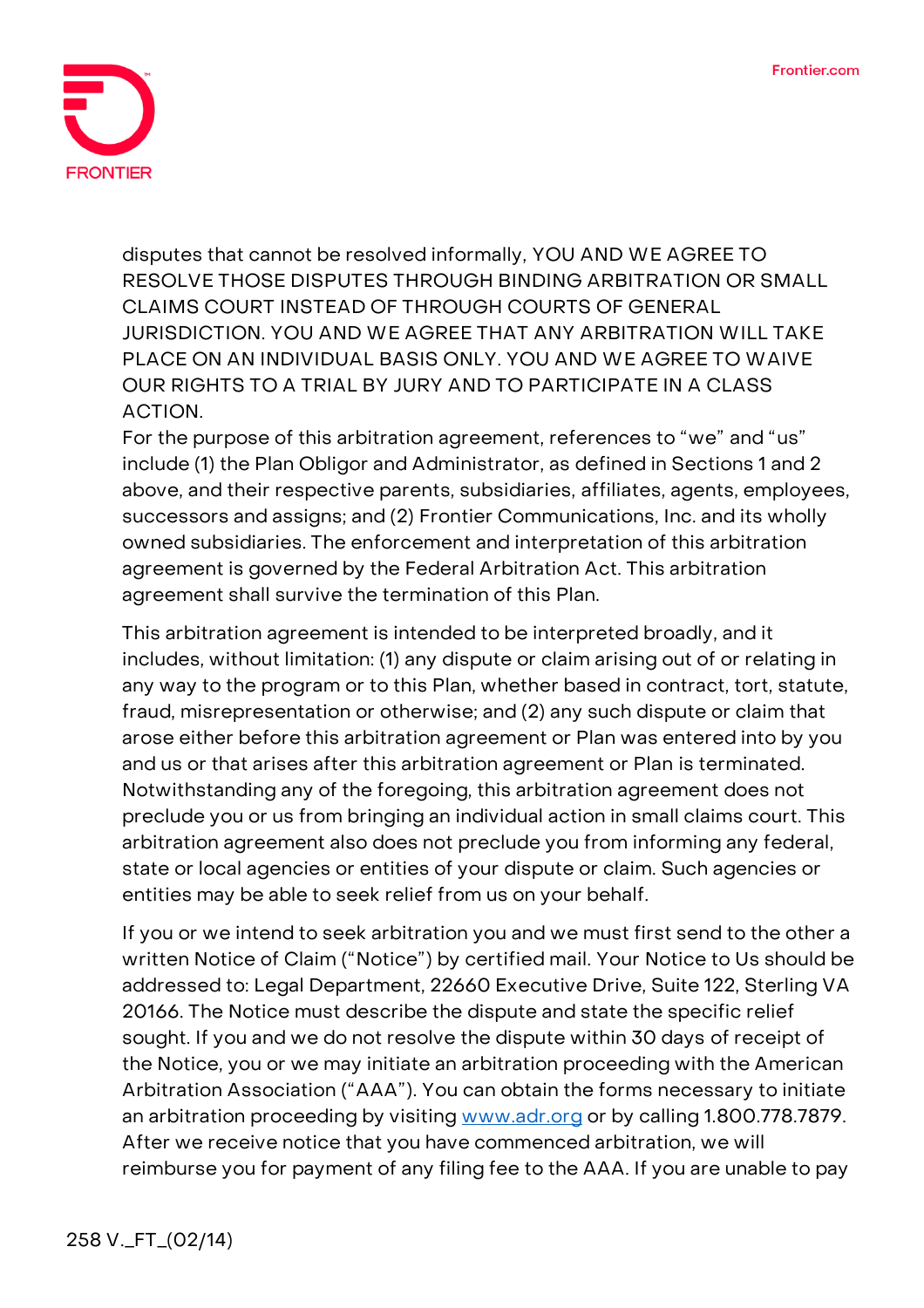

a required filing fee, we will pay it if you send a written request by certified mail to: Legal Department: 22660 Executive Drive, Suite 122, Sterling VA 20166. The arbitration shall be administered by the AAA in accordance with the Commercial Arbitration Rules and the Supplementary Procedures for Consumer Related Disputes (the "Arbitration Rules") in effect at the time the arbitration is initiated and as modified by this Arbitration Agreement. You can obtain a copy of the Arbitration Rules by visiting [www.adr.org](http://www.adr.org/) or by calling 1.800.778.7879.

The arbitrator appointed by the AAA to decide the dispute is bound by the terms of this Arbitration Agreement. All issues are for the arbitrator to decide, including the scope of this Arbitration Agreement, with the exception that issues relating to the enforceability of this Arbitration Agreement may be decided by a court. Unless you and we agree otherwise, any arbitration hearings will take place in the county or parish of your billing address. If your dispute is for \$10,000 or less, you may choose to conduct the arbitration hearings either by submitting documents to the arbitrator or by appearing before the arbitrator in person or by telephone. If your dispute is for more than \$10,000, the right to arbitration hearings will be determined by the Arbitration Rules. We will pay all filing, administration and arbitrator fees for any arbitration initiated pursuant to this Arbitration Agreement, unless your dispute is found by the arbitrator to have been frivolous or brought for an improper purpose under Federal Rule of Civil Procedure 11(b). In that case, the payment of such fees shall be governed by the Arbitration Rules.

At the conclusion of the arbitration hearings, the arbitrator shall issue a written decision which includes an explanation of the facts and law upon which the decision is based. If the arbitrator finds in your favor and issues a damages award that is greater than the value of the last settlement offer made by us or if we made no settlement offer and the arbitrator awards you any damages, we will: (1) pay you the amount of the damages award or \$7,500, whichever is greater; and (2) pay your attorney, if any, twice the amount of the attorney's fees and the actual amount of any expenses reasonably incurred when pursuing your dispute in arbitration. You and we agree not to disclose any settlement offers to the arbitrator until after the arbitrator has issued the written decision. The arbitrator may resolve any disputes regarding attorney's fees and expenses either during the arbitration hearings or, upon request,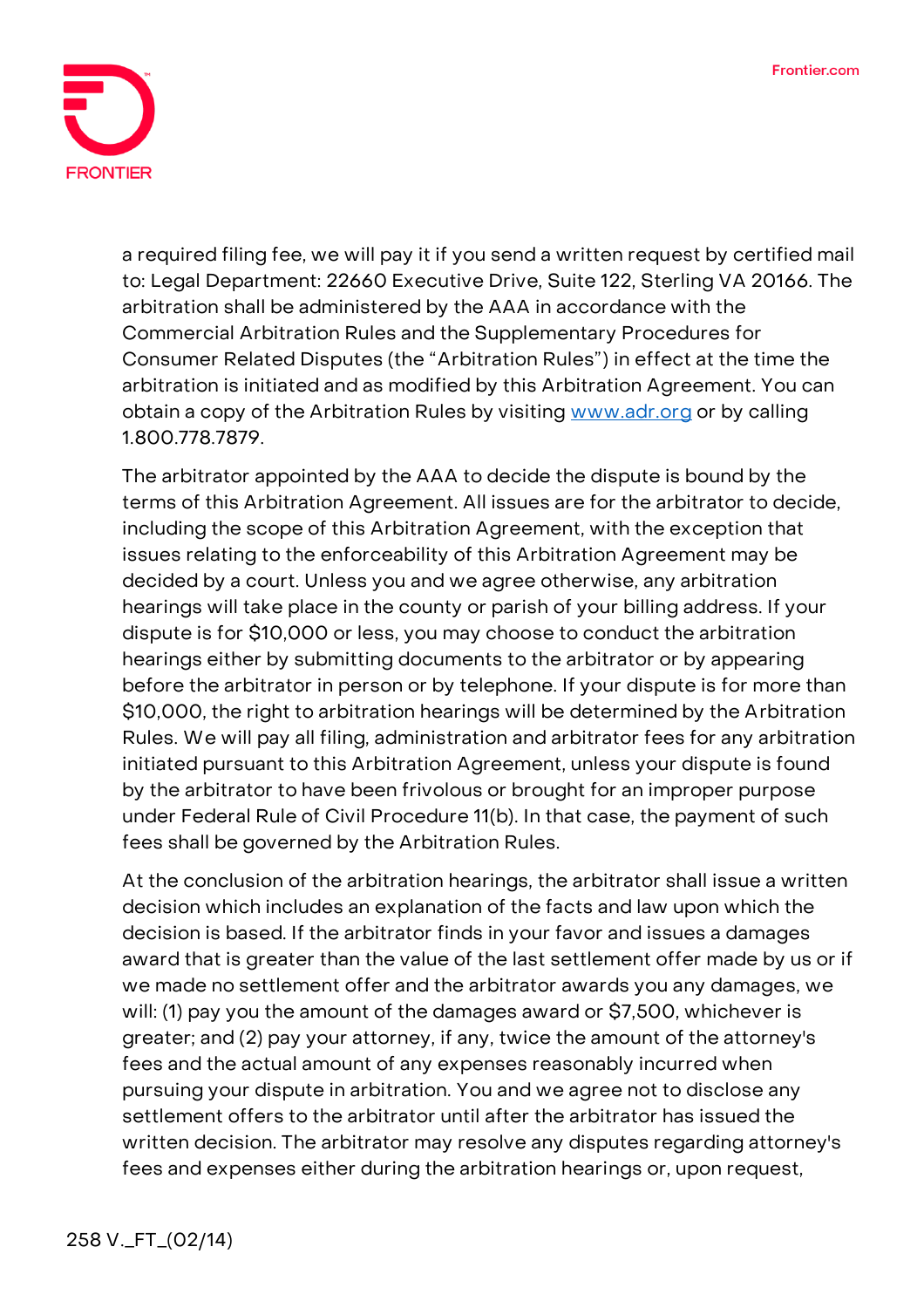

within 14 days of the arbitrator's written decision. While the right to the attorney's fees and expenses discussed above is in addition to any right you may have under applicable law, neither you nor your attorney may recover duplicate awards of attorney's fees and expenses. Although we may have the right under applicable law to recover attorney's fees and expenses from you if we prevail in the arbitration, we hereby waive the right to do so.

To the extent either declaratory or injunctive relief is sought in the arbitration, such relief can be awarded only to the extent necessary to provide the relief warranted by a party's individual claim. **YOU AND WE AGREE THAT EACH MAY BRING CLAIMS AGAINST THE OTHER ONLY IN AN INDIVIDUAL CAPACITY AND NOT AS A PLAINTIFF OR CLASS MEMBER IN ANY PURPORTED CLASS OR REPRESENTATIVE PROCEEDING.** Unless you and we agree otherwise, the arbitrator may not consolidate the dispute of another person with your or our dispute and may not preside over any form of a representative or class proceeding. If this specific provision of this Arbitration Agreement is found to be unenforceable, then the entirety of this Arbitration Agreement shall be null and void.

**If You Reside In One Of The Following States, These Provisions Apply To You:**

## **State Variations**

The following state variations shall control if inconsistent with any other terms and conditions:

**Alabama Residents:** You may cancel this Plan within twenty (20) days of the receipt of this Plan. If no claim has been made under the Plan, the Plan is void and we shall refund to you the full purchase price of the Plan including any premium paid for the applicable insurance policy. Any refund due to you will be credited to any outstanding balance of your account, and the excess, if any, shall be refunded to you. If you cancel this Plan after twenty (20) days of receipt of this Plan, we shall refund to you the unearned portion of the full purchase price of the Plan including the unearned portion of any premium paid for any applicable insurance policy. Any refund due to you will be credited to any outstanding balance of your account, and the excess, if any shall be refunded to you.

**Arizona Residents:** If your written notice of cancellation is received prior to the expiration date, the Administrator shall refund the remaining pro-rata price,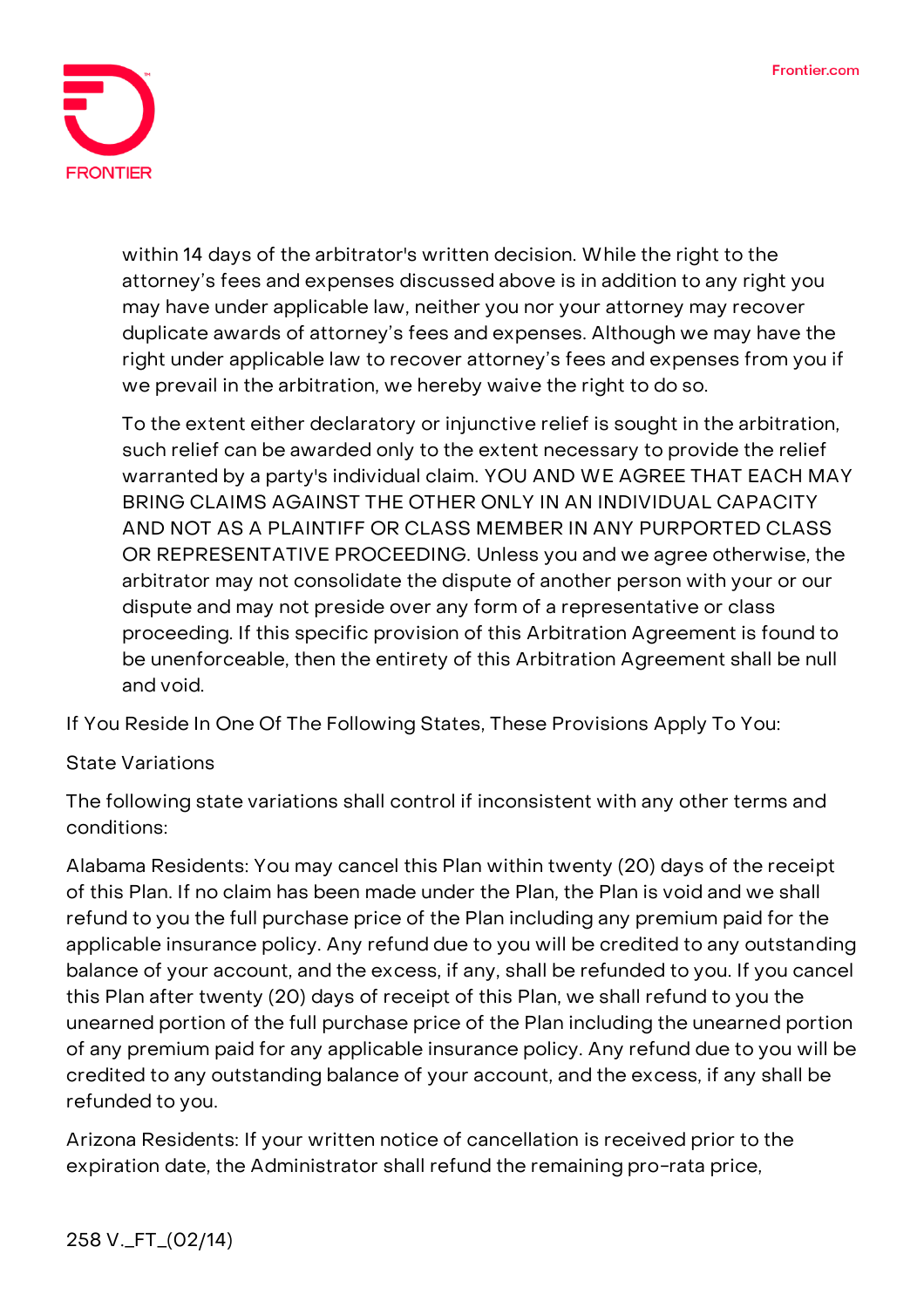

regardless of prior services rendered under the Plan. The pre-existing condition exclusion does not apply to conditions occurring prior to the sale of the consumer product by the Obligor, its assignees, subcontractors and/or representatives.

**California Residents:** For all products other than home appliances and home electronic products, the Cancellation provision is amended as follows: If the Plan is cancelled: (a) within sixty (60) days of the receipt of this Plan, you shall receive a full refund of the price paid for the Plan provided no service has been performed, or (b) after sixty (60) days, you will receive a pro rata refund, less the cost of any service received.

**Connecticut Residents:** The expiration date of this Plan shall automatically be extended by the duration that the product is in our custody while being repaired. In the event of a dispute with the Administrator, you may contact The State of Connecticut, Insurance Department, PO Box 816, Hartford, CT 06142-0816, Attn: Consumer Affairs. The written complaint must contain a description of the dispute, the purchase price of the product, the cost of repair of the product and a copy of the Plan.

**Florida Residents:** The Plan shall be cancelled by us for fraud or material misrepresentation, including but not limited to commercial or rental use. Unauthorized repair or replacement of covered equipment shall result in the cancellation of the Plan by us. In the event of cancellation by us, written notice of cancellation shall be mailed to you not less than sixty (60) days before cancellation is effective. This Plan can be cancelled by you at any time for any reason by emailing, mailing or delivering to us notice of cancellation. If the Plan is cancelled: (a) within thirty (30) days of the receipt of the Plan, you shall receive a full refund of the price paid for the Plan provided no service has been performed, or (b) after thirty (30) days, you will receive a refund based on 100% of unearned pro rata premium less any claims that have been paid or less the cost of repairs made by us. If we cancel the Plan, the return premium is based upon 100% of the unearned pro rata premium. In Florida, the Sales Rep ID is: E058336. The rate charged for this Plan is not subject to regulation by the Florida Office of Insurance Regulation.

**Georgia Residents:** This Plan shall be non-cancelable by us except for fraud, material misrepresentation, or failure to pay consideration due therefore. The cancellation shall be in writing and shall conform to the requirements of Code 33-24-44. You may cancel at any time upon demand and surrender of the Plan and we shall refund the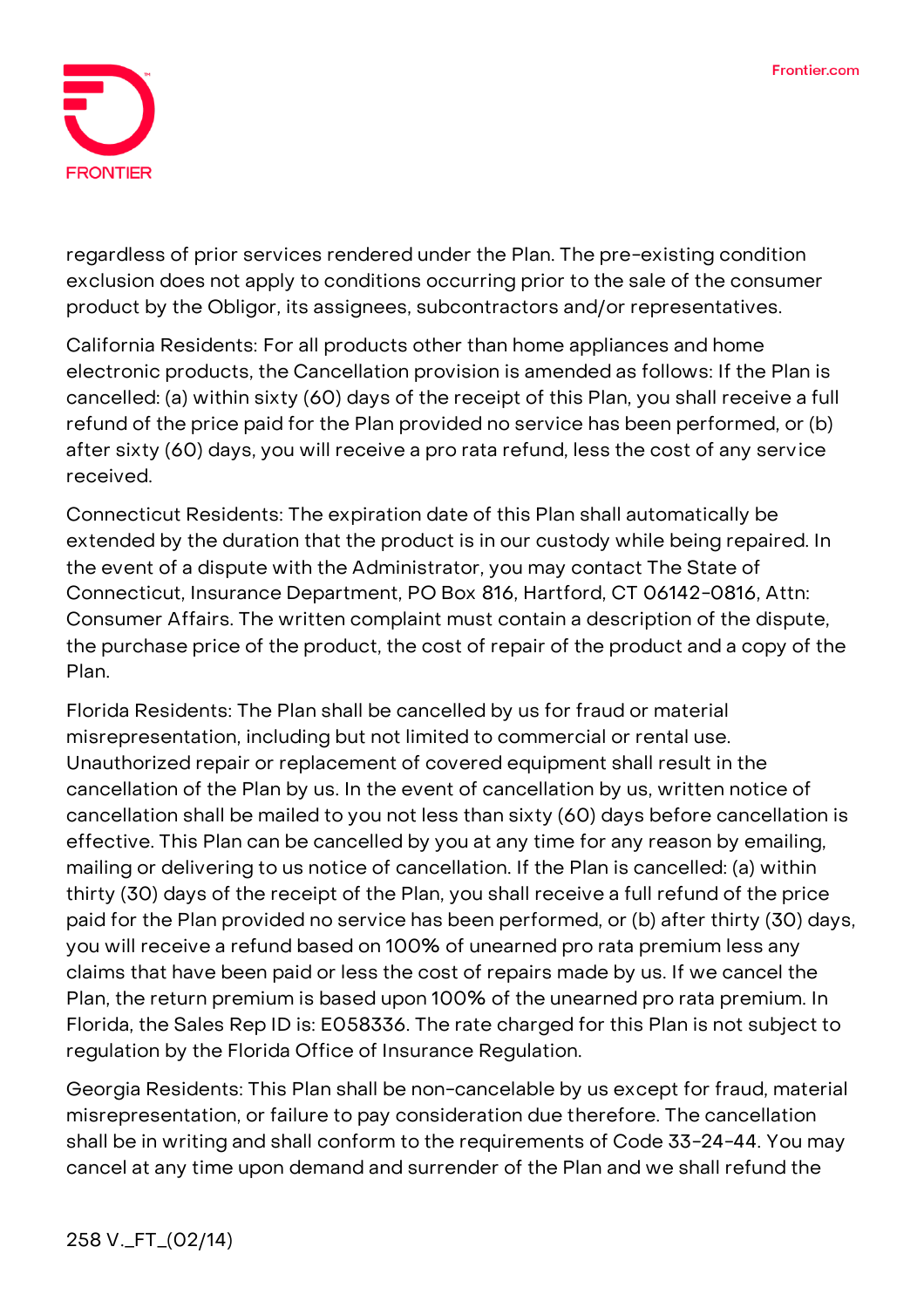

excess of the consideration paid for the Plan above the customary short rate for the expired term of the Plan. This Plan excludes coverage for incidental and consequential damages and pre-existing conditions only to the extent such damages or conditions are known to you or reasonably should have been known to you. As stated in the Arbitration Agreement of this Plan, either party may bring an individual action in small claims court. The Arbitration Agreement Addendum does not preclude You from bringing issues to the attention of federal, state, or local agencies or entities of Your dispute. Such agencies or entities may be able to seek relief on Your behalf. You and We agree to waive the right to a trial by jury and to participate in class arbitrations and class actions. Nothing contained in the arbitration provision shall affect your right to file a direct claim under the terms of this Plan against Liberty Insurance Underwriters, Inc. pursuant to O.C.G.A. 33-7-6.

**Illinois Residents:** You may cancel this Plan for any reason at any time. If you cancel within thirty (30) days of Plan purchase, and we have not paid a claim, you will receive a full refund, less a cancellation fee of \$50.00 or 10% of the Plan price. If you cancel after thirty (30) days or any time after we pay a claim, you will receive a pro-rata refund of the Plan price based on the days remaining, less any claims that have been paid, less a cancellation fee of \$50.00 or 10% of the Plan price.

**Maine Residents:** You may cancel this Plan within twenty (20) days of the receipt of this Plan if sent by mail or within ten (10) days if delivered at the point of sale. If no claim has been made under the Plan, the Plan is void and we shall refund to you the full purchase price of the Plan including any premium paid for the applicable insurance policy. Any refund due to you will be credited to any outstanding balance of your account, and the excess, if any, shall be refunded to you. If you cancel this Plan after twenty (20) days of receipt of this Plan if sent by mail or within ten (10) days if delivered at the point of sale, we shall refund to you the unearned pro rata premium, less any claims paid. An administrative fee not to exceed ten (10) percent of the premium fee by you may be charged by us. Any refund due to you will be credited to any outstanding balance of your account, and the excess, if any shall be refunded to you. In the event of cancellation by us, written notice to you will be provided at least 15 days prior to the cancellation and will contain the effective date of the cancellation and the reason for cancellation. If a Plan is cancelled by us, you will be refunded 100% of the unearned pro rata provider fee, less any claims paid. An administrative fee not to exceed 10% of the provider fee paid by you may be charged by us.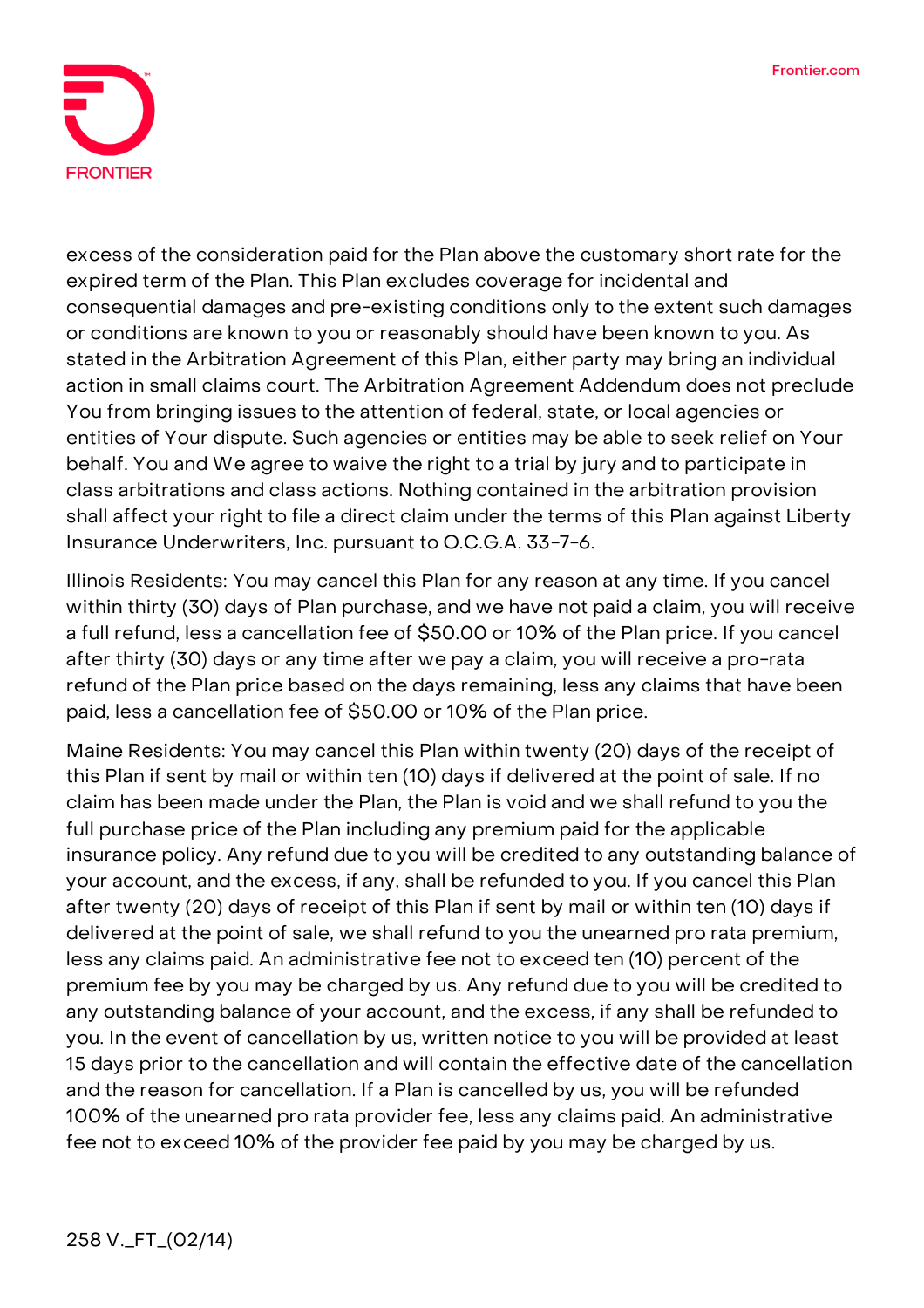

Nevada Residents: You are entitled to a "Free Look" period for this Plan. If you decide to cancel this Plan within thirty (30) days of purchase, you are entitled to a one hundred percent (100%) refund of any fees paid. If you cancel this Plan after thirty (30) days from purchase, or if we cancel this Plan at anytime, you will receive a pro rata refund based on the days remaining, less a cancellation fee of twenty-five dollars (\$25.00) or ten percent (10%) of the Plan fee, whichever is less. If we fail to pay the cancellation refund within 45 days of your written request we will pay you a penalty of ten percent (10%) of the purchase price for each thirty (30) day period or portion thereof that the refund and any accrued penalties remain unpaid. If this Plan is canceled by Us, no cancellation may become effective until at least 15 days after the notice of cancellation is mailed to you. We can cancel this Plan due to unauthorized repairs which result in a material change in the nature or extent of the risk, occurring after the first effective date of the current Plan, which causes the risk of loss to be substantially and materially increased beyond that contemplated at the time the Plan was issued or last renewed. If we cancel this Plan no cancellation fee will be imposed and no deduction for claims paid will be applied. If your covered failure results in a loss of heating, cooling, or electrical power to your air conditioner or refrigerator/freezer, repairs on your covered product will commence within 24 hours after you report your claim. If these repairs cannot be completed within three (3) calendar days, we will send you a report indicating the status of these repairs. Your monthly bill forms part of this Plan. The third (3rd) sentence of the Payment section is replaced with the following: Non-payment by you may result in cancellation of the Plan. The Arbitration Agreement provision of this Plan is deleted and does not apply.

**New Hampshire Residents:** Contact us at 1.888.280.3383 with, questions, concerns, or complaints about the program. In the event you do not receive satisfaction under this Plan, You may contact the State of New Hampshire Insurance Department, 21 South Fruit Street, Suite 14, Concord, New Hampshire 03301, telephone number: 1.603.271.2261.

**New Mexico Residents:** If this Plan has been in force for a period of seventy (70) days, we may not cancel before the expiration of the Plan term or one (1) year, whichever occurs first, unless: (1) you fail to pay any amount due; (2) you are convicted of a crime which results in an increase in the service required under the Plan; (3) you engage in fraud or material misrepresentation in obtaining this Plan; (4) you commit any act, omission, or violation of any terms of this Plan after the effective date of this Plan which substantially and materially increase the service required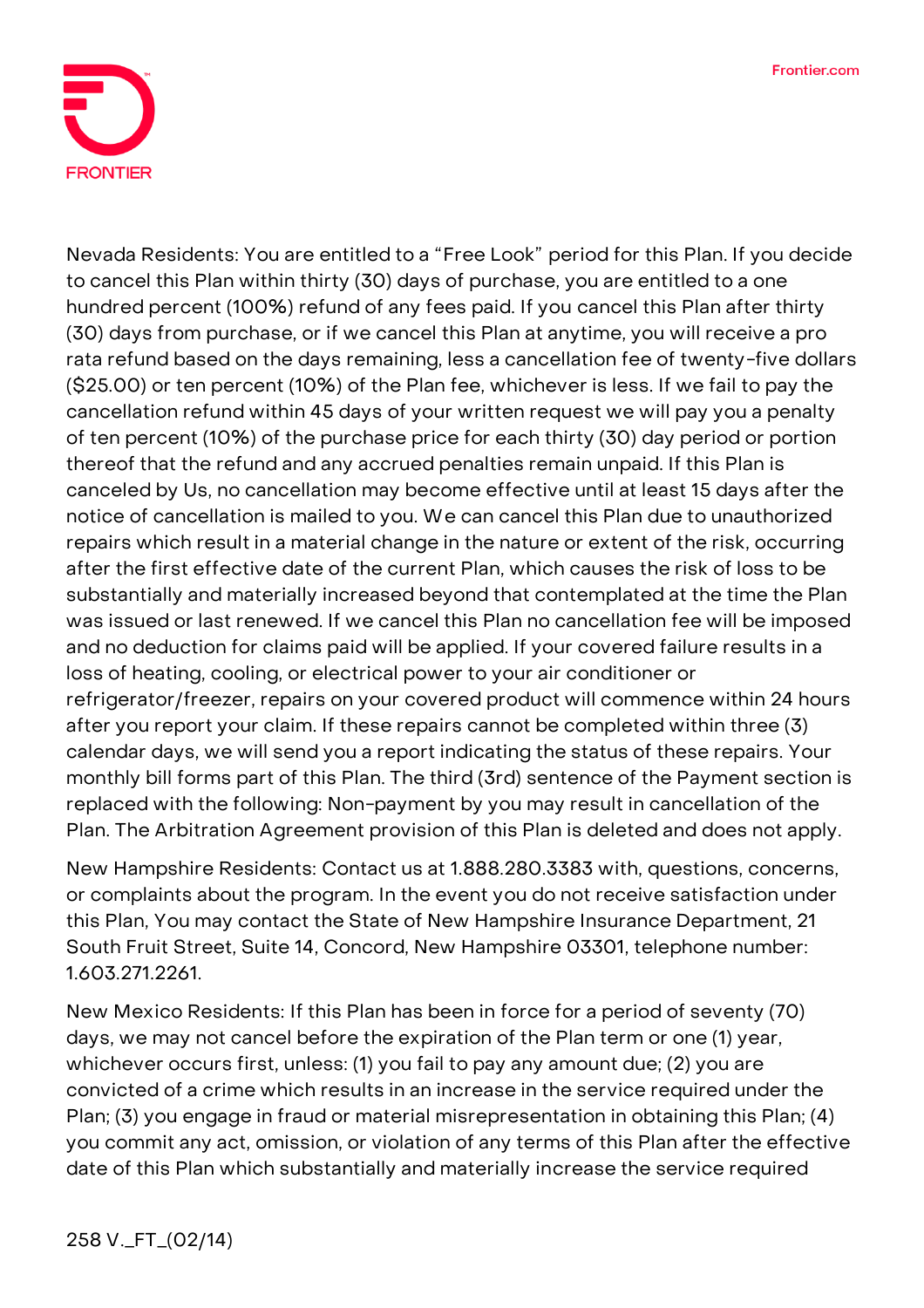

under this Plan; or (5) any material change in the nature or extent of the required service or repair occurs after the effective date of this Plan and causes the required service or repair to be substantially and materially increased beyond that contemplated at the time you purchased this Plan.

**North Carolina Residents:** The purchase of this Plan is not required either to purchase or to obtain financing for a home appliance.

**Oklahoma Residents:** The "Cancellation" section is deleted and replaced by the following: you may cancel this Plan at any time by surrendering it or providing written notice to the retailer at the address where you purchased this Plan. You may also cancel this Plan by surrendering it or providing written notice to Asurion at the address listed below. You may cancel this Plan for any reason. In the event you cancel this Plan within 30 days of receipt of the Plan, you shall receive a full refund of any payments made by you under this Plan. In the event you cancel this Plan after 30 days of receipt of this Plan, you shall receive a refund based upon 100% of the unearned pro-rata premium less an administrative fee not to exceed 10% of the unearned prorata premium or \$25, whichever is less, and less the cost of claims paid. We or Asurion may not cancel this Plan except for fraud, material misrepresentation or nonpayment by you; or if required to do so by any regulatory authorization. If we or Asurion cancel this Plan, you shall receive a refund of 100% of the unearned pro-rata premium. We or Asurion may not cancel this Plan without providing you with written notice at least thirty days prior to the effective date of cancellation. Such notice shall include the effective date of cancellation and the reason for cancellation. The following sentence is added to this Plan: Coverage afforded under this Plan is not guaranteed by the Oklahoma Insurance Guaranty Association. Oklahoma service warranty statutes do not apply to commercial use references in this Plan.

**Oregon Residents:** The Arbitration Agreement provision of this Contract is amended to add the following: **Any award rendered in accordance with this Plan's Arbitration Agreement shall be a nonbinding award against you,** provided that you reject the arbitration decision in writing to us within forty-five (45) days of the arbitrator's award. Under no circumstances shall a legal proceeding be filed in a federal, state or local court until such time as both you and we first obtain an arbitration award pursuant to this Arbitration Agreement. Any arbitration occurring under this Plan shall be administered in accordance with the Arbitration Rules unless any procedural requirement of the Arbitration Rules is inconsistent with the Oregon Uniform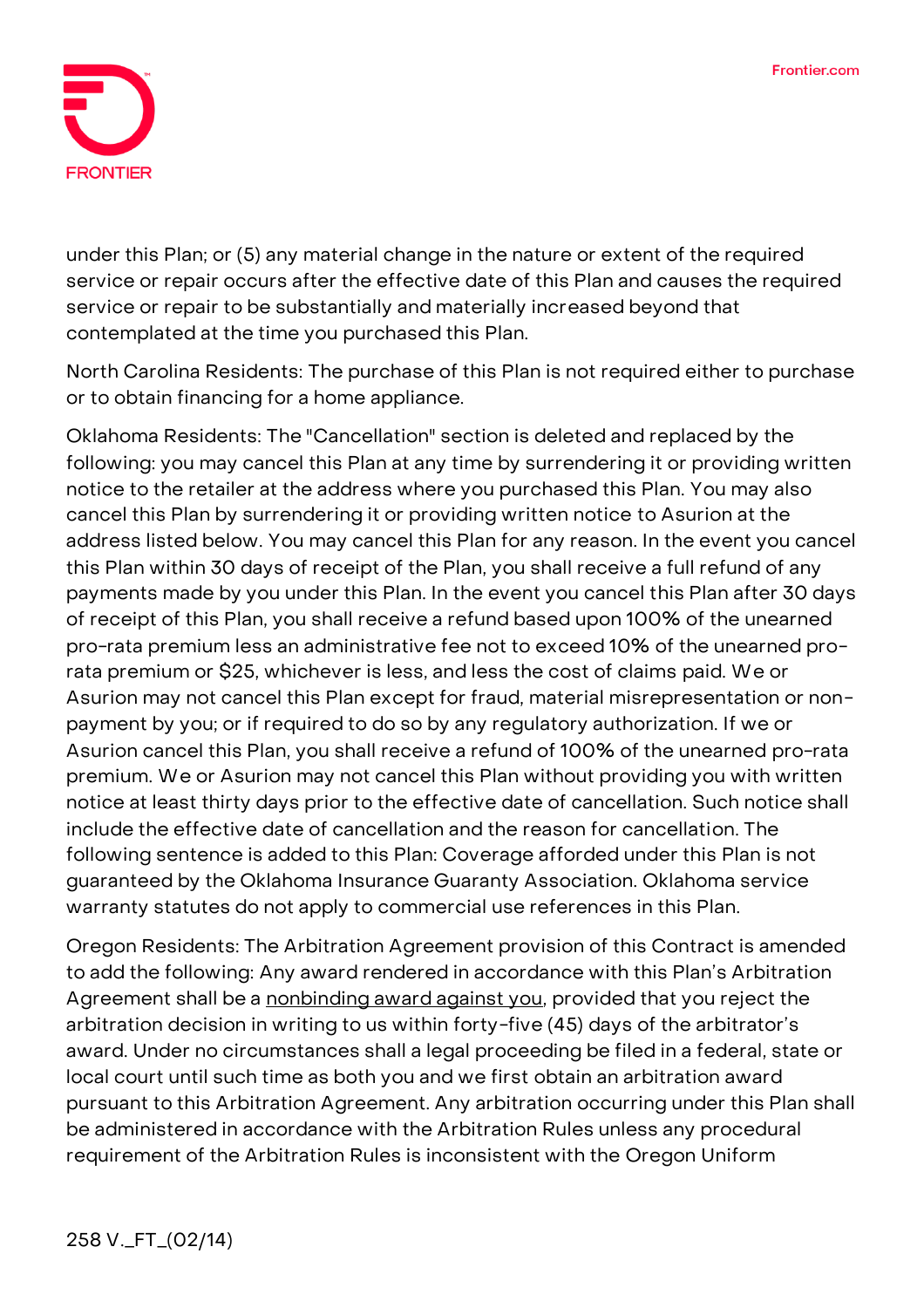

Arbitration Act in which case the Oregon Uniform Arbitration Act shall control as to such procedural requirement.

**South Carolina Residents:** To prevent any further damage, please refer to the owner's manual. In the event the service Plan provider does not provide covered service within sixty (60) days of proof of loss by the Plan holder, the Plan holder is entitled to apply directly to the Insurance Company. If the Insurance Company does not resolve such matters within sixty (60) days of proof of loss, they may contact the SC Department of Insurance, P.O. Box 100105, Columbia, SC 29202-3105, 1.800.768.3467.

**Texas Residents:** If you purchased this Plan in Texas, unresolved complaints concerning a provider or questions concerning the registration of a service Plan provider may be addressed to the Texas Department of Licensing and Regulation, P.O. Box 12157, Austin, Texas 78711, telephone number 1.512.463.6599 or 1.800.803.9202. You may apply for reimbursement directly to the insurer if a refund or credit is not paid before the forty-sixth (46th) day after the date on which the Plan is returned to the provider. Texas license number: 116.

**Utah Residents: NOTICE. This plan is subject to limited regulation by the Utah Insurance Department. To file a complaint, contact the Utah Insurance Department.** Coverage afforded under this Plan is not guaranteed by the Utah Property and Casualty Guarantee Association. This Plan may be cancelled due to unauthorized repair which results in a material change in the nature or extent of the risk, occurring after the first effective date of the current policy, which causes the risk of loss to be substantially and materially increased beyond that contemplated at the time the policy was issued or last renewed. Failure to notify within the prescribed time will not invalidate the claim if you can show that notification was not reasonably possible. If we cancel this Plan due to fraud or material misrepresentation, you will be notified thirty (30) days prior to cancellation. If we cancel this Plan due to nonpayment, you will be notified ten (10) days prior to Plan cancellation.

**Washington Residents:** If we fail to act on your claim, you may contact Liberty Insurance Underwriters Inc. directly at 1.800.677.9163. You are not required to wait sixty (60) days before filing a claim directly with Liberty Underwriters, Inc.

**Wisconsin Residents: THIS CONTRACT IS SUBJECT TO LIMITED REGULATION BY THE OFFICE OF THE COMMISSIONER OF INSURANCE.** This Plan shall not be cancelled due to unauthorized repair of the covered equipment, unless we are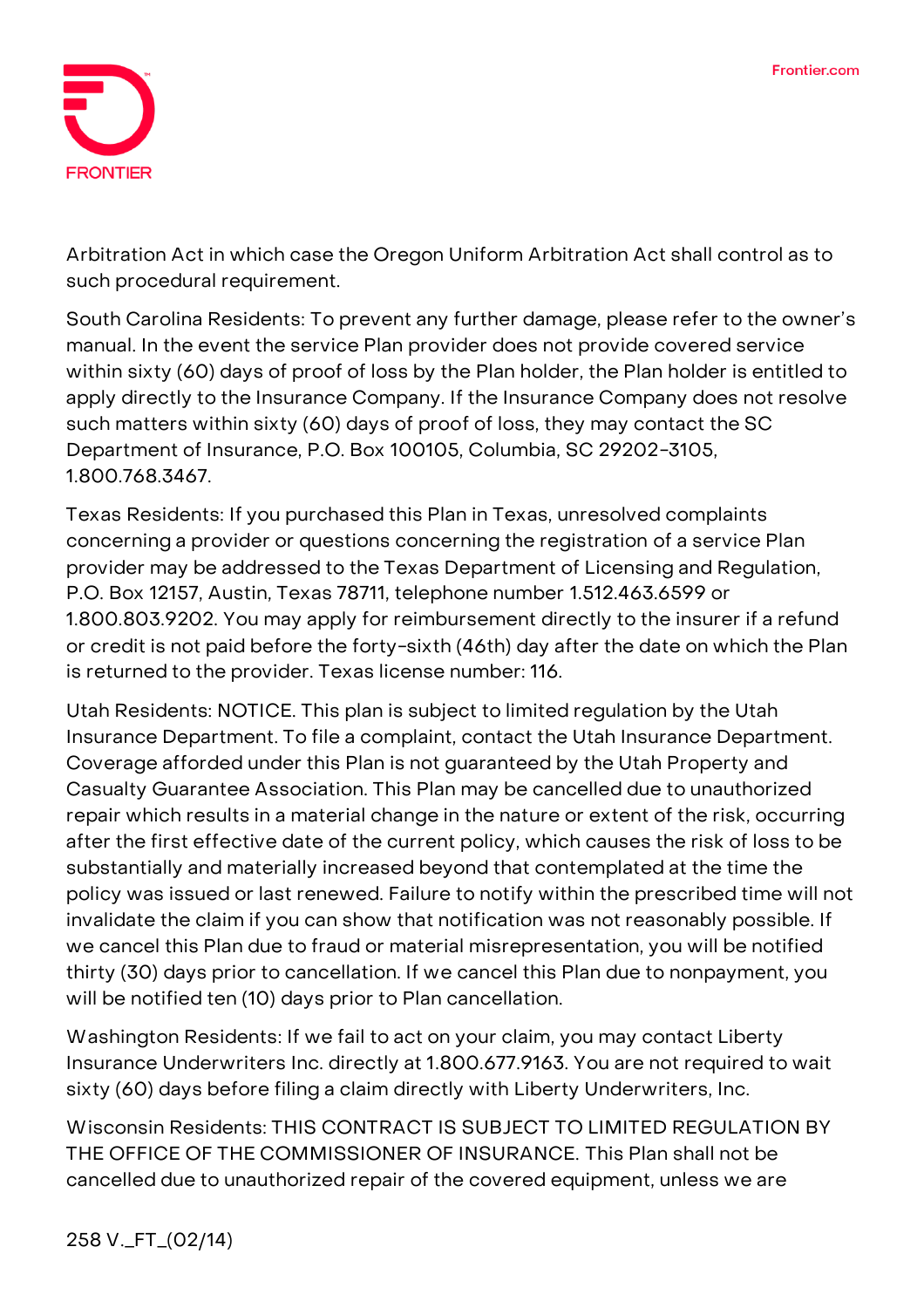

prejudiced by your failure to obtain such authorization. If this Plan is canceled, no deduction shall be made from the refund for the cost of any service received. The Arbitration Agreement provision of this Contract is amended as follows: (1) **TO RESOLVE DISPUTES, YOU MAY CHOOSE EITHER BINDING ARBITRATION, PURSUANT TO THE ARBITRATION AGREEMENT PROVISION OF THIS CONTRACT, OR SMALL CLAIMS COURT. BY AGREEING TO THIS CONTRACT, YOU AND WE WAIVE THE RIGHT TO HAVE DISPUTES RESOLVED THROUGH COURTS OF GENERAL JURISDICTION, THE RIGHT TO TRIAL BY JURY, AND TO PARTICPATE IN CLASS ARBITRATIONS AND CLASS ACTIONS;** and (2) the sentence "The enforcement and interpretation of this arbitration agreement is governed by the Federal Arbitration Act."" is deleted in its entirety. You may cancel this Plan within twenty (20) days of the receipt of this Plan if sent by mail or within ten (10) days if delivered at the point of sale. If no claim has been made under the Plan, the Plan is void and we shall refund to you the full purchase price of the Plan including any premium paid. Any refund due to you will be credited to any outstanding balance of your account, and the excess, if any, shall be refunded to you. If you cancel this Plan after twenty (20) days of receipt of this Plan if sent by mail or within ten (10) days if delivered at the point of sale, we shall refund to you the unearned pro rata premium. Any refund due to you will be credited to any outstanding balance of your account, and the excess, if any shall be refunded to you. If a Plan is cancelled by us, you will be refunded 100% of the unearned pro rata provider fee. An administrative fee not to exceed 10% of the provider fee paid by you may be charged by us.

**Wyoming Residents:** This Plan will be considered void and we will refund you the full purchase price of the Plan or credit your account if you have not made a claim under this Plan and you have returned the Plan to us a) within 20 days after the date we have mailed the Plan to you, b) within 10 days after you have received the Plan if the Plan was furnished to you at the time the Plan was purchased, or c) within a longer time period if specified in the Plan. The right to void the Plan provided in this subsection applies only to the original Plan purchaser and is not transferable. If we cancel this Plan for reasons other than nonpayment, a material misrepresentation made by you to us or because of a substantial breach of duties by you relating to the product or its use, we will mail a written notice to you at least ten (10) days prior to cancellation. The notice of cancellation shall state the effective date of cancellation and the reason for cancellation. In the event covered service is not provided by us within sixty (60) days of proof of loss by you, you are entitled to apply directly to the reimbursement insurance company. The Arbitration Agreement provision in this Plan